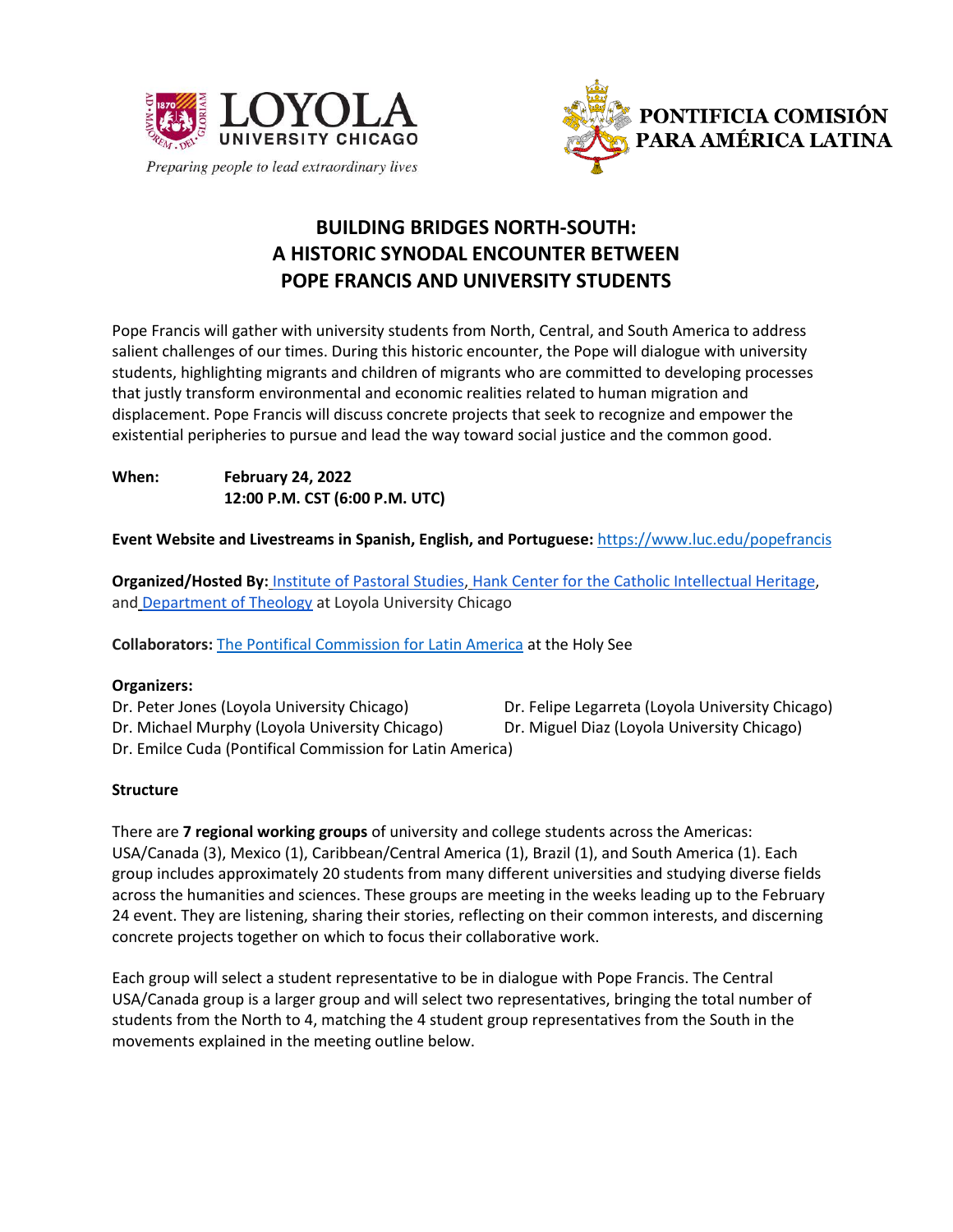## **The Encounter:**

Those participating directly in the event will meet with Pope Francis in Zoom. The encounter will be interpreted and captioned live in Spanish, English, and Portuguese. These livestreams will be accessible to all on the event webpage: [https://www.luc.edu/popefrancis.](https://www.luc.edu/popefrancis)

### **The Program:**

- 1) Introductions
- 2) Blaise Cardinal Cupich, Archdiocese of Chicago
- 3) Dr. Emilce Cuda, Opening remarks
- 4) Pope Francis: A Reflection
- 5) Student Dialogues: Students representing their regional working groups share their work with Pope Francis
	- a. **There will be four of these dialogues**, each lasting approximately 12 minutes
	- b. For each dialogue there will be two students and Pope Francis (one student from a group in the North and one student from a group in the South)
	- c. In each of the dialogues, each student speaks for 2 to 3 minutes and then Pope Francis responds and engages them in dialogue
- 6) Conclusion

### **Values – Priorities – Goals**

- 1) To address the gaps and overcome the walls separating the peoples and cultures of South, Central, and North America we need **bridges: sites of authentic encounter, mutual concern, and shared leadership and work.** The goals of the Feb. 24 event and the **Building Bridges Initiative** it sets in motion are:
	- a. **to facilitate** authentic encounters and constructive dialogues between university students in both regions, *especially among students who have crossed geographic, cultural, and social borders*,
	- b. **to empower** these students and support their agency to build durable bridges and relationships that lead to mutual understanding, compassion, and shared wisdom, and
	- c. to use these bridges and relationships **to discern and work together** now and in the future on concrete solutions and projects related to human migration and displacement, for example: environmental sustainability, economic justice, education, health, and integral human development.
- 2) **We proceed in a synodal manner:** "Encounter, listen, discern." [Pope Francis, 10 Oct 2021.](https://www.vatican.va/content/francesco/en/homilies/2021/documents/20211010-omelia-sinodo-vescovi.html)
- 3) **We center the experiences, perspectives, wisdom, and voices of student participants**, especially those who are migrants and from migrant families and communities. We seek the wisdom of those working to improve the environmental and social conditions that often force people to migrate and those who accompany and serve migrants, immigrants, and their families. Organizers and others are here to facilitate and support.
- 4) We make a Preferential Option with students. **We also make a Preferential Option with those at the peripheries and margins**, those in liminal and interstitial spaces and moments, those with experiences of migration, those who know unemployment, poverty, violence, and environmental contamination, and those who are immersed in, study, and work for justice in these areas.